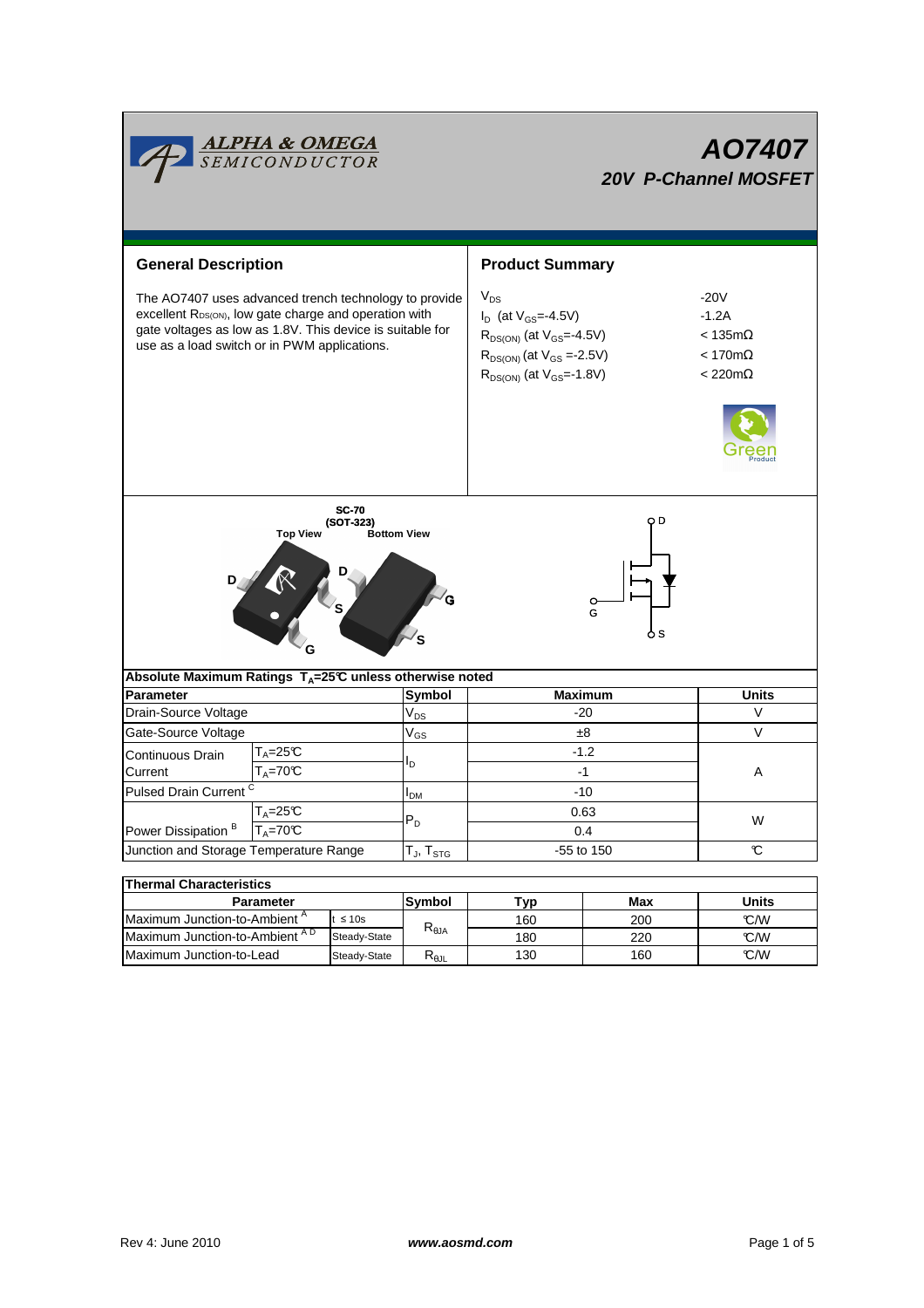

#### **Electrical Characteristics (TJ=25°C unless otherwise noted)**

| <b>Symbol</b>                          | Parameter                                                    | <b>Conditions</b>                                                                             |               | Min    | <b>Typ</b> | <b>Max</b> | <b>Units</b> |  |  |  |  |
|----------------------------------------|--------------------------------------------------------------|-----------------------------------------------------------------------------------------------|---------------|--------|------------|------------|--------------|--|--|--|--|
| <b>STATIC PARAMETERS</b>               |                                                              |                                                                                               |               |        |            |            |              |  |  |  |  |
| <b>BV<sub>DSS</sub></b>                | Drain-Source Breakdown Voltage                               | $I_D$ =-250µA, $V_{GS}$ =0V                                                                   |               | $-20$  |            |            | V            |  |  |  |  |
| $I_{DSS}$                              | Zero Gate Voltage Drain Current                              | $V_{DS}$ =-20V, $V_{GS}$ =0V                                                                  |               |        |            | -1         |              |  |  |  |  |
|                                        |                                                              |                                                                                               | $T_{J} = 55C$ |        |            | $-5$       | μA           |  |  |  |  |
| l <sub>GSS</sub>                       | Gate-Body leakage current                                    | $V_{DS} = 0V$ , $V_{GS} = \pm 8V$                                                             |               |        |            | ±100       | nA           |  |  |  |  |
| $V_{GS(th)}$                           | Gate Threshold Voltage                                       | $V_{DS} = V_{GS} I_D = -250 \mu A$                                                            |               | $-0.4$ | $-0.65$    | $-1$       | V            |  |  |  |  |
| $I_{D(ON)}$                            | On state drain current                                       | $V_{GS}$ =-4.5V, $V_{DS}$ =-5V                                                                |               | $-10$  |            |            | A            |  |  |  |  |
| $R_{DS(ON)}$                           | Static Drain-Source On-Resistance                            | $V_{GS}$ =-4.5V, $I_{D}$ =-1.2A                                                               |               |        | 65         | 135        |              |  |  |  |  |
|                                        |                                                              |                                                                                               | $T_i = 125C$  |        | 90         | 175        | $m\Omega$    |  |  |  |  |
|                                        |                                                              | $V_{GS}$ =-2.5V, I <sub>D</sub> =-1A                                                          |               |        | 80         | 170        | $m\Omega$    |  |  |  |  |
|                                        |                                                              | V <sub>GS</sub> =-1.8V, I <sub>D</sub> =-1A                                                   |               |        | 100        | 220        | $m\Omega$    |  |  |  |  |
| $g_{FS}$                               | <b>Forward Transconductance</b>                              | $V_{DS}$ =-5V, I <sub>D</sub> =-1.2A                                                          |               |        | 10         |            | S            |  |  |  |  |
| $V_{SD}$                               | Diode Forward Voltage                                        | $Is=-1A, VGS=0V$                                                                              |               |        | $-0.7$     | $-1$       | $\vee$       |  |  |  |  |
| Is                                     | Maximum Body-Diode Continuous Current                        |                                                                                               |               |        |            | $-1$       | A            |  |  |  |  |
|                                        | <b>DYNAMIC PARAMETERS</b>                                    |                                                                                               |               |        |            |            |              |  |  |  |  |
| $C_{iss}$                              | Input Capacitance                                            | $V_{GS}$ =0V, $V_{DS}$ =-10V, f=1MHz                                                          |               |        | 560        | 745        | pF           |  |  |  |  |
| $C_{\rm oss}$                          | <b>Output Capacitance</b>                                    |                                                                                               |               |        | 80         |            | рF           |  |  |  |  |
| $C_{\text{rss}}$                       | Reverse Transfer Capacitance                                 |                                                                                               |               |        | 70         |            | рF           |  |  |  |  |
| R <sub>g</sub>                         | Gate resistance                                              | $V_{GS}$ =0V, $V_{DS}$ =0V, f=1MHz                                                            |               |        | 15         | 23.0       | Ω            |  |  |  |  |
|                                        | <b>SWITCHING PARAMETERS</b>                                  |                                                                                               |               |        |            |            |              |  |  |  |  |
| $\mathsf{Q}_{\mathsf{g}}$              | <b>Total Gate Charge</b>                                     | $V_{GS}$ =-4.5V, $V_{DS}$ =-10V, $I_{D}$ =-1.2A                                               |               |        | 8.5        | 11         | nC           |  |  |  |  |
| $\mathsf{Q}_{\mathsf{gs}}$             | Gate Source Charge                                           |                                                                                               |               |        | 1.2        |            | nC           |  |  |  |  |
| $\mathsf{Q}_{\underline{\mathsf{gd}}}$ | Gate Drain Charge                                            |                                                                                               |               |        | 2.1        |            | nC           |  |  |  |  |
| $t_{D(on)}$                            | Turn-On DelayTime                                            |                                                                                               |               |        | 7.2        |            | ns           |  |  |  |  |
| $t_r$                                  | Turn-On Rise Time                                            | $V_{GS}$ =-4.5V, $V_{DS}$ =-10V, R <sub>L</sub> =8.3 $\Omega$ ,<br>$R_{\text{GEN}} = 3\Omega$ |               |        | 36         |            | ns           |  |  |  |  |
| $t_{D(off)}$                           | Turn-Off DelayTime                                           |                                                                                               |               |        | 53         |            | ns           |  |  |  |  |
| $t_f$                                  | Turn-Off Fall Time                                           |                                                                                               |               |        | 56         |            | ns           |  |  |  |  |
| $\mathsf{t}_\mathsf{rr}$               | Body Diode Reverse Recovery Time                             | $I_F = -1.2A$ , dl/dt=100A/ $\mu$ s                                                           |               |        | 37         | 49         | ns           |  |  |  |  |
| $\mathsf{Q}_{\mathsf{rr}}$             | Body Diode Reverse Recovery Charge   IF=-1.2A, dl/dt=100A/us |                                                                                               |               |        | 27         |            | nC           |  |  |  |  |

A. The value of R<sub>BJA</sub> is measured with the device mounted on 1in<sup>2</sup> FR-4 board with 2oz. Copper, in a still air environment with T<sub>A</sub> =25°C. The value in any given application depends on the user's specific board design.

B. The power dissipation  ${\sf P}_{\sf D}$  is based on  ${\sf T}_{\sf J(MAX)}$ =150 $^\circ\,$  C, using  $\leqslant$  10s junction-to-ambient thermal resistance.

C. Repetitive rating, pulse width limited by junction temperature  $T_{J(MAX)}$ =150°C. Ratings are based on low frequency and duty cycles to keep initial $T$ <sub>J</sub>=25° C.

D. The R<sub>6JA</sub> is the sum of the thermal impedence from junction to lead R<sub>θJL</sub> and lead to ambient.<br>E. The static characteristics in Figures 1 to 6 are obtained using <300μs pulses, duty cycle 0.5% max.<br>F. These curves ar

2oz. Copper, assuming a maximum junction temperature of T<sub>J(MAX)</sub>=150°C. The SOA curve provides a single pulse rating.

THIS PRODUCT HAS BEEN DESIGNED AND QUALIFIED FOR THE CONSUMER MARKET. APPLICATIONS OR USES AS CRITICAL COMPONENTS IN LIFE SUPPORT DEVICES OR SYSTEMS ARE NOT AUTHORIZED. AOS DOES NOT ASSUME ANY LIABILITY ARISING OUT OF SUCH APPLICATIONS OR USES OF ITS PRODUCTS. AOS RESERVES THE RIGHT TO IMPROVE PRODUCT DESIGN, FUNCTIONS AND RELIABILITY WITHOUT NOTICE.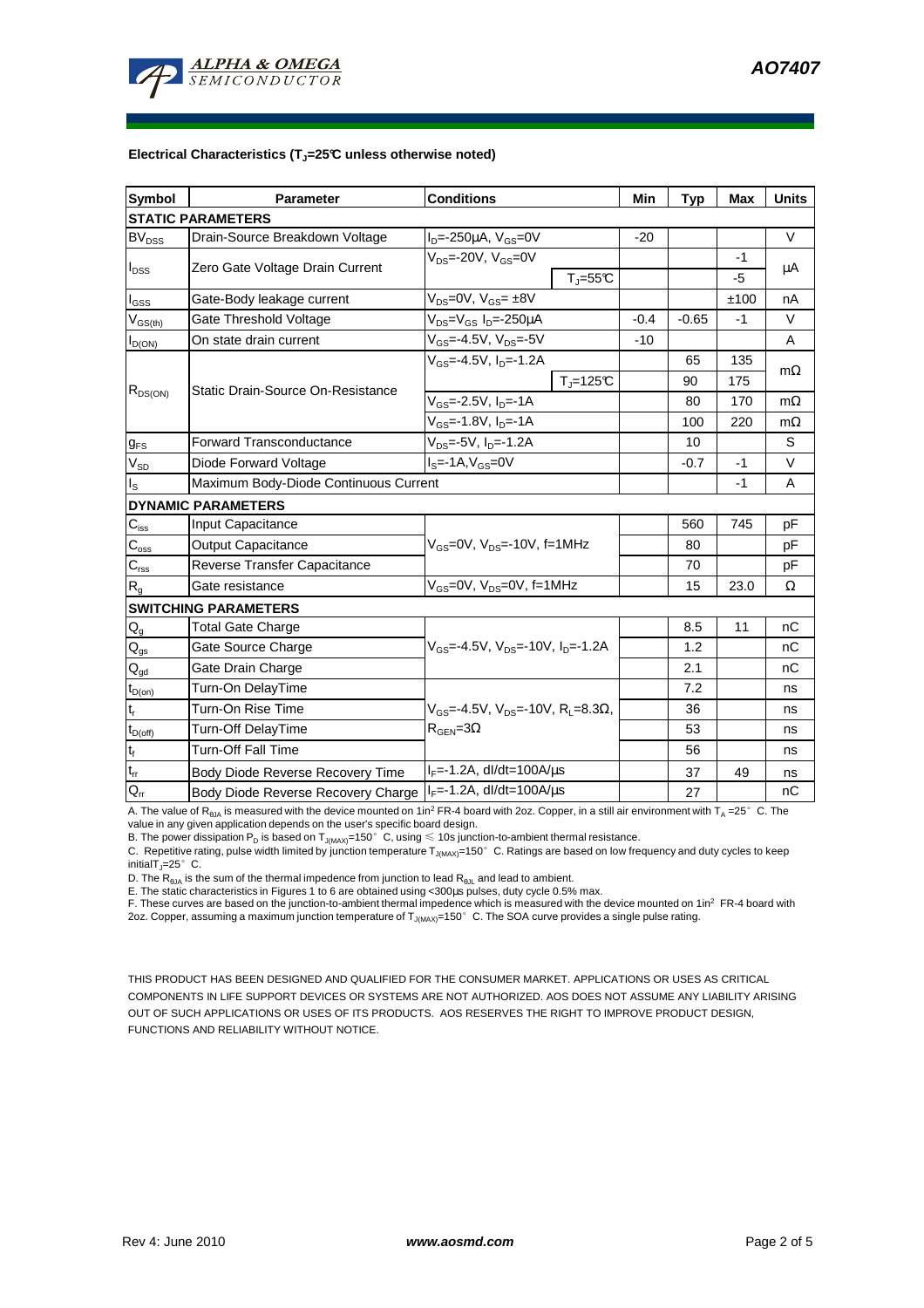**AO7407** 



**ALPHA & OMEGA**  $\overline{SEMICONDUCTOR}$ 

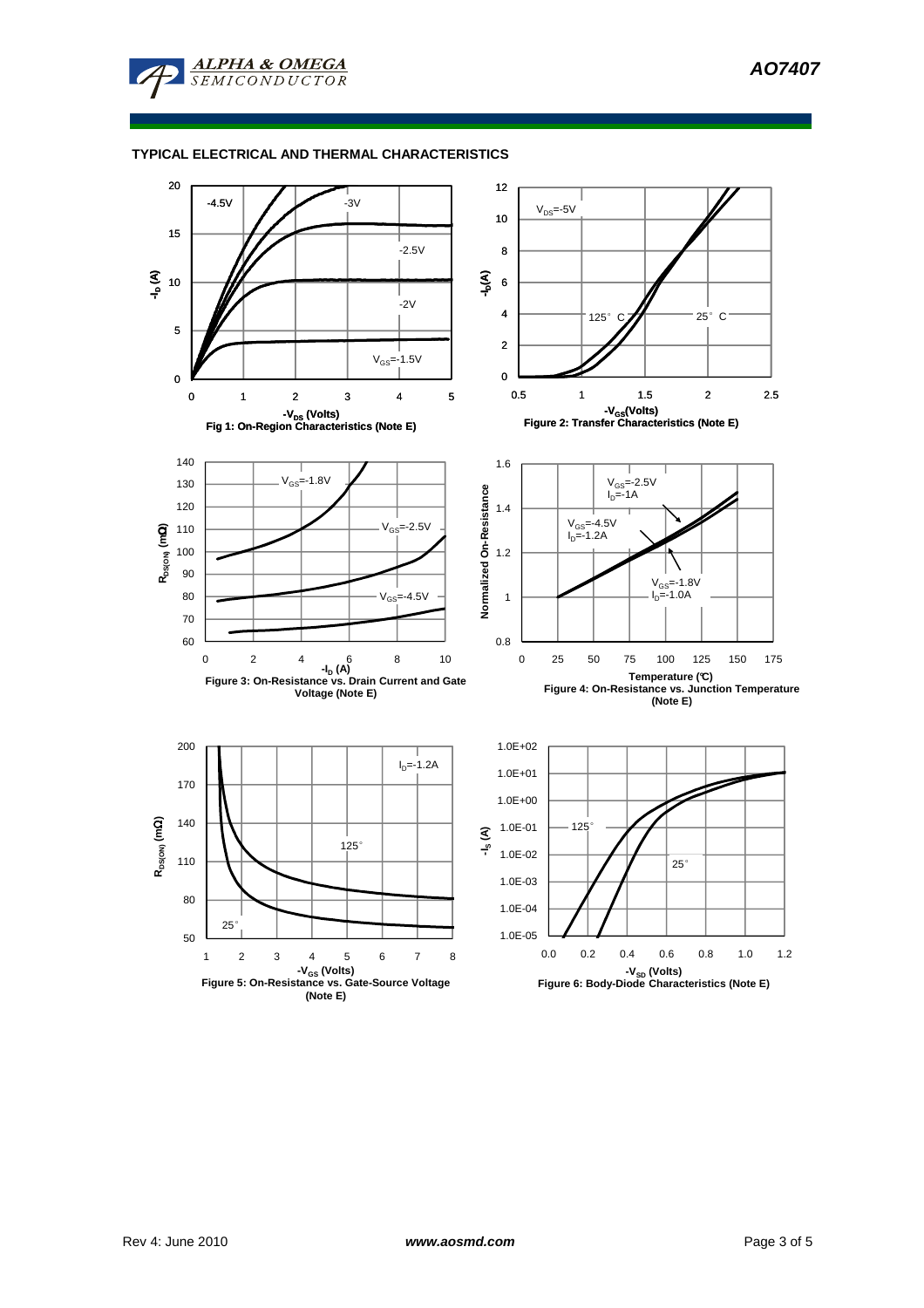**AO7407** 



# **TYPICAL ELECTRICAL AND THERMAL CHARACTERISTICS**